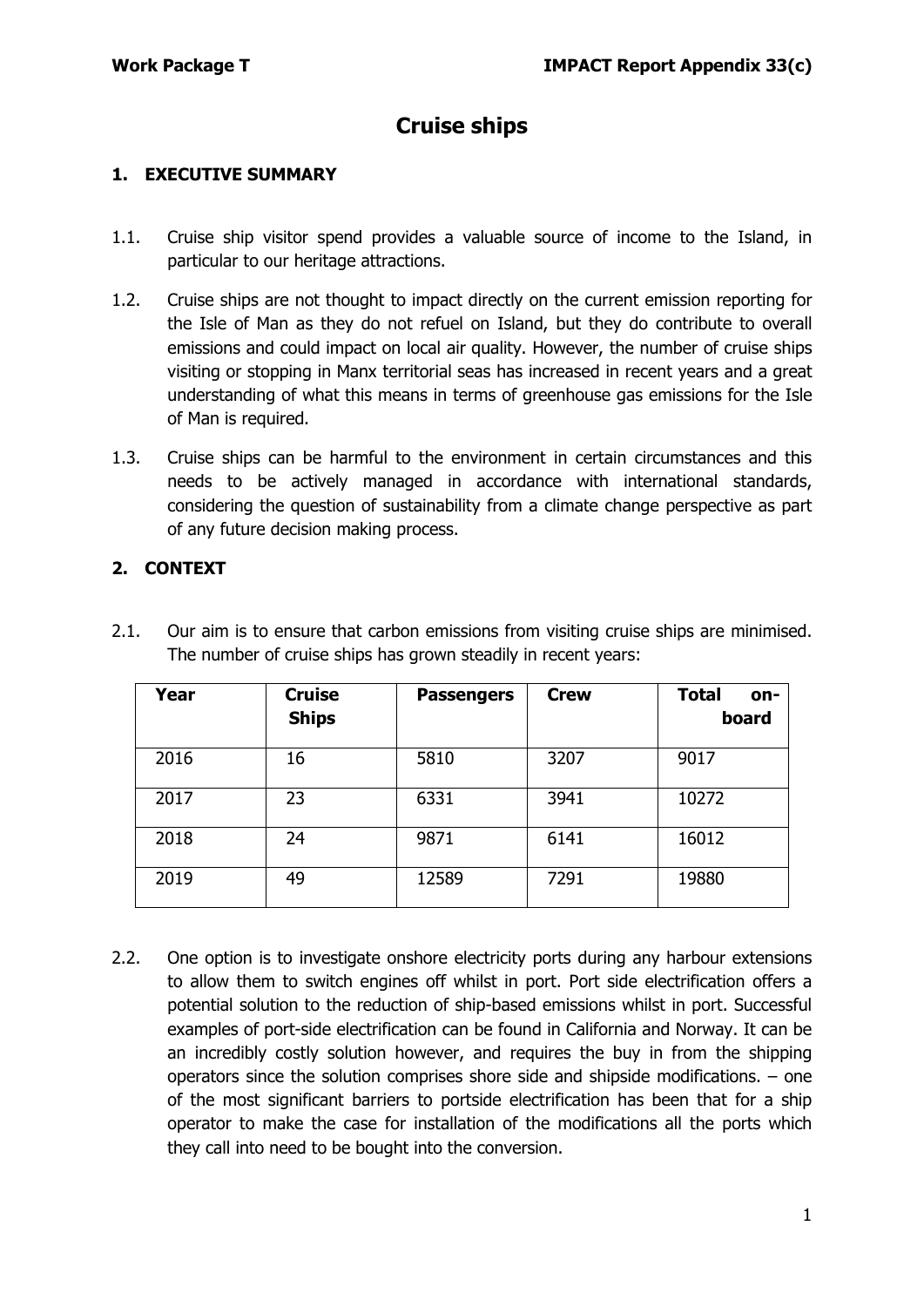- 2.3. This solution will not succeed if only one port on a ships 'round' has the facility available. Some of the largest costs associated with portside electrification are related to the energy systems infrastructure which is required to convert the supply. Alternatively, it is conceivable that wind generated portside power may be practicable. However, it would be subject to the usual limitations related to availability of energy.
- 2.4. By Regulation 2015/757 (EU-MRV for Monitoring, Reporting and Verification), beginning in 2018, all ship owners and operators must monitor and report the verified amount of  $CO<sub>2</sub>$  emitted by vessels greater than 5000 Gross Tonnage (GT) on voyages to, from and between EU ports. Information such as fuel consumption, cargo loads and energy efficiency parameters will be required to be reported. (Section 1.1.3.3. [\(https://cruising.org/-/media/research](https://cruising.org/-/media/research-updates/research/environment-research-2017.pdf)[updates/research/environment-research-2017.pdf\)](https://cruising.org/-/media/research-updates/research/environment-research-2017.pdf)
- 2.5. From January 2020 the United Nations shipping agency the International Maritime Organisation will ban ships from using fuels with sulphur content above 0.5%, compared with 3.5% that is currently allowed. Following this ban, if ship owners don't opt for other sources of cleaner fuel such as LNG, then they will have to fit their ships with sulphur-cleaning devices known as scrubbers (which are fitted to exhausts and remove sulphur from the exhaust gases) if they wish to continue burning high-sulphur fuel.
- 2.6. Therefore, there will need to be a review of the port's policies on scrubbers, i.e. some ports have banned open loop scrubbers which would then ban ships from entering ports.

## **3. SUGGESTED ACTIONS**

- 3.1. To report on figures relating to cruise ships as and when required, placing them in context of carbon emissions and revenue generated.
- 3.2. To recommend that cruise ships and those businesses directly profiting from cruise ships to participate in carbon offsetting to provide balance, where possible.
- 3.3. To investigate onshore electricity ports during any harbour extensions to allow them to switch engines off whilst in port. Port side power is considered during any major planned pier works for a deep water berth.